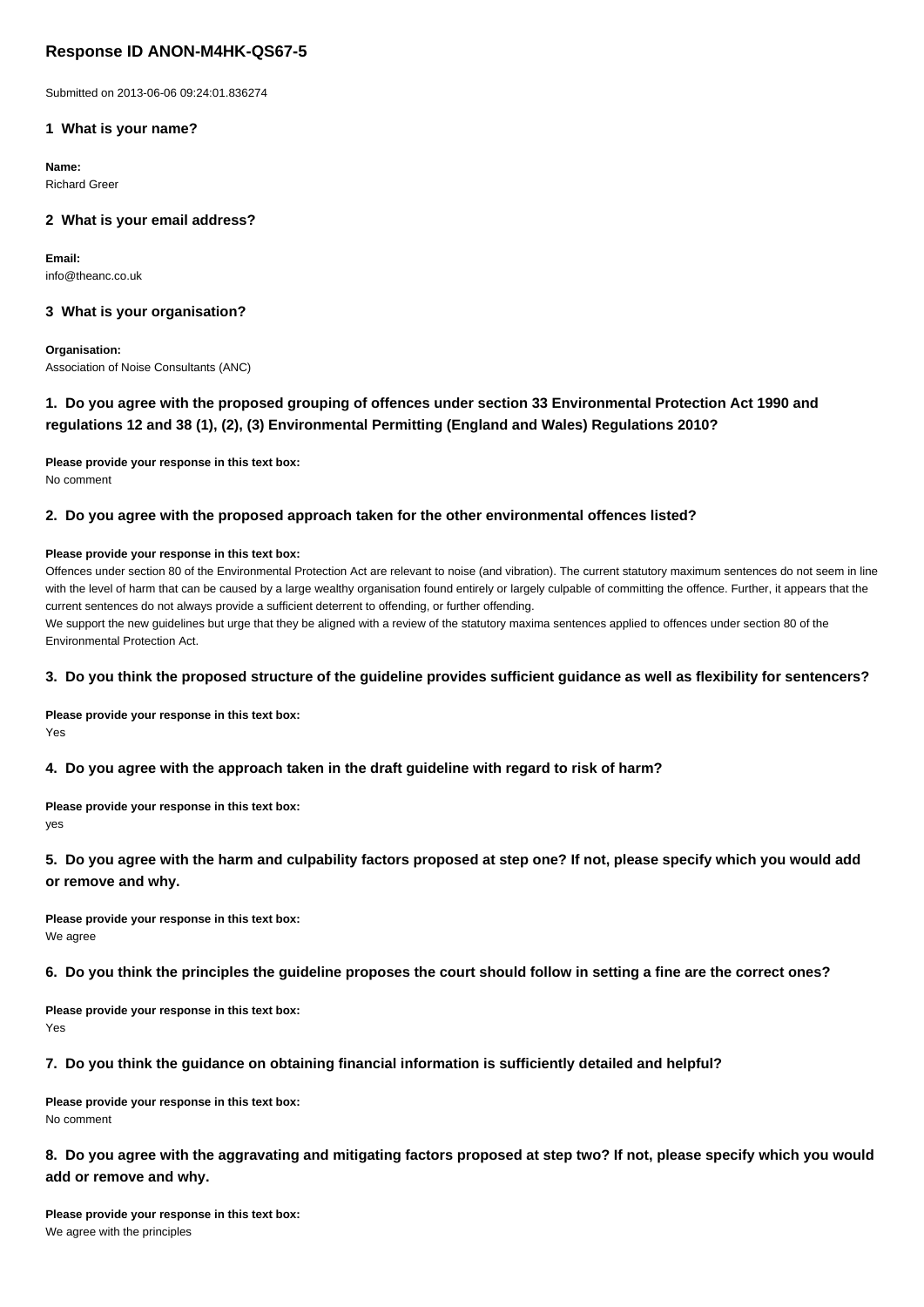# **9. Do you think the approach in step three achieves the objectives of punishment, deterrence and removal of gain in a fair and proportionate way?**

#### **Please provide your response in this text box:**

In principle yes, save in respect of offences under section 80 of the Environmental Protection Act these objectives may not be achieved for organisations with medium or large turn overs.

### **10. Are the factors identified in step three the correct ones?**

#### **Please provide your response in this text box:**

In principle yes.

### **11. Is the approach to sentencing bodies delivering public and/or charitable services correct?**

**Please provide your response in this text box:** No comment

### **12. Do you think the wording on ancillary orders in step six is appropriate?**

**Please provide your response in this text box:** No comment

## **13. Do you agree with the way in which the guideline categorises different types of organisations?**

**Please provide your response in this text box:** Yes

# **14. Do you agree with the proposed sentences (category ranges and starting points) for organisations with large turnovers?**

#### **Please provide your response in this text box:**

The maxima for a sentence for offences under section 80 of the Environmental Protection Act are set by statute. We strongly urge that this is reviewed for culpable organisations of substantial wealth.

# **15. What effect do you think the draft guideline will have on current sentencing practice relating to organisations with large turnovers?**

#### **Please provide your response in this text box:**

The maxima for a sentence for offences under section 80 of the Environmental Protection Act are set by statute. We strongly suggest that this is reviewed for culpable organisations of medium or large turn overs.

# **16. Do you agree with the proposed sentences (category ranges and starting points) for organisations with medium turnovers?**

#### **Please provide your response in this text box:**

The maxima for a sentence for offences under section 80 of the Environmental Protection Act are set by statute. We strongly suggest that this is reviewed for culpable organisations of medium or large turn overs.

# **17. What effect do you think the draft guideline will have on current sentencing practice relating to organisations with medium turnovers?**

#### **Please provide your response in this text box:** No effect

# **18. Do you agree with the proposed sentences (category ranges and starting points) for organisations with small turnovers?**

**Please provide your response in this text box:** No comment

# **19. What effect do you think the draft guideline will have on current sentencing practice relating to organisations with small turnovers?**

**Please provide your response in this text box:** No effect